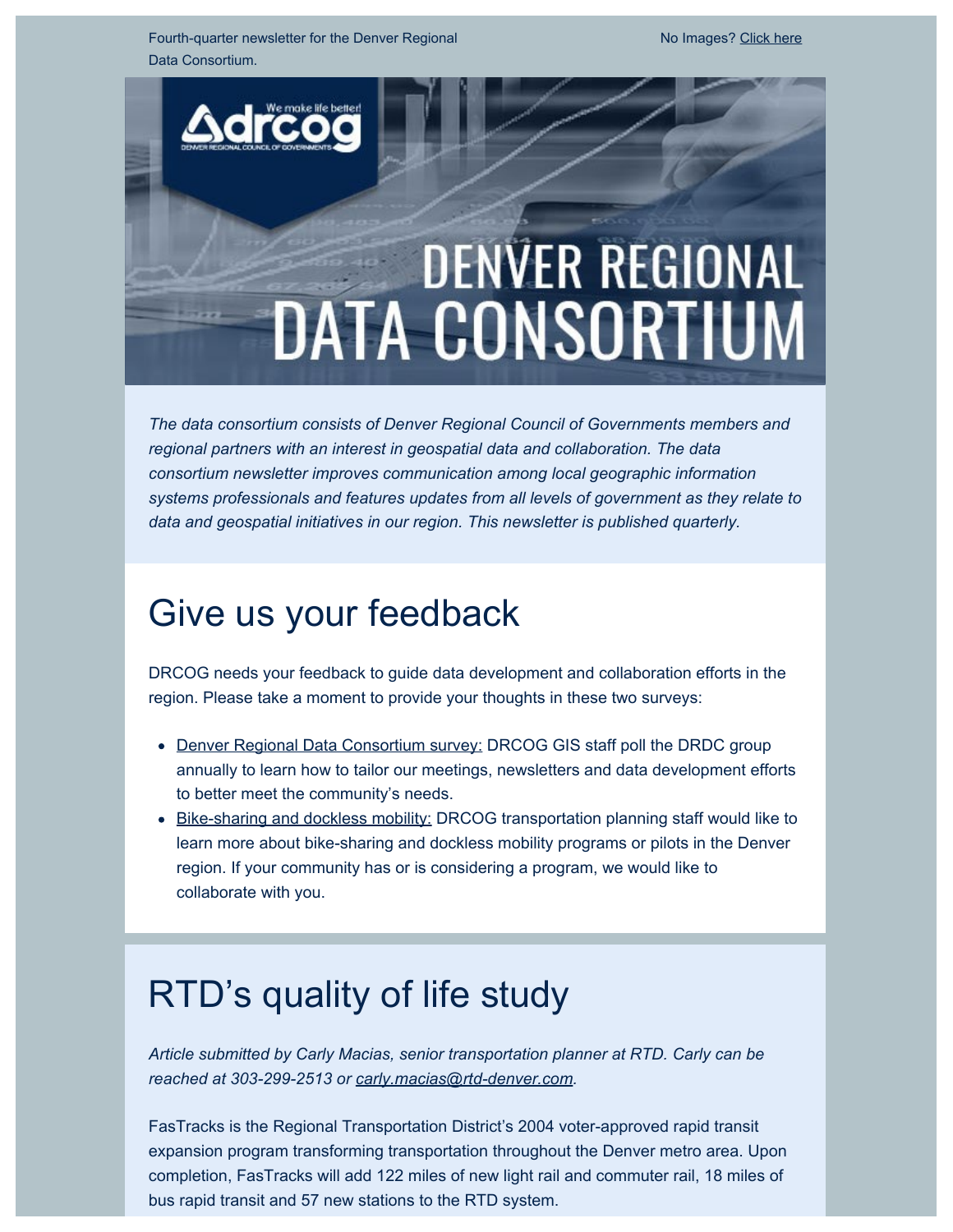The quality of life study is RTD's data-driven evaluation of progress toward meeting the FasTracks program goals.

- Goal 1: balance transit needs with regional growth
- Goal 2: increase transit mode share
- Goal 3: improve transportation choices and options

### 2018 Quality of Life Report

On Aug. 7, the annual Quality of Life Report was presented to the RTD Board. The report analyzed metrics based on the most recent data available, including data from 2015 to 2017. The report is available online at [http://rtd-denver.com/qol](https://drcog.createsend1.com/t/d-l-nbayd-l-t/). The following section includes some interesting metrics from the report.

### Miles of rapid transit

The rapid transit network has more than doubled in the past 10 years. It will continue to grow as future FasTracks lines open.



Source: RTD

#### Travel time and variability

Transit and auto travel times were similar in five of the seven open rapid transit corridors. In 2017, variability added an average of 13 percent to transit travel times and 60 percent to auto travel times.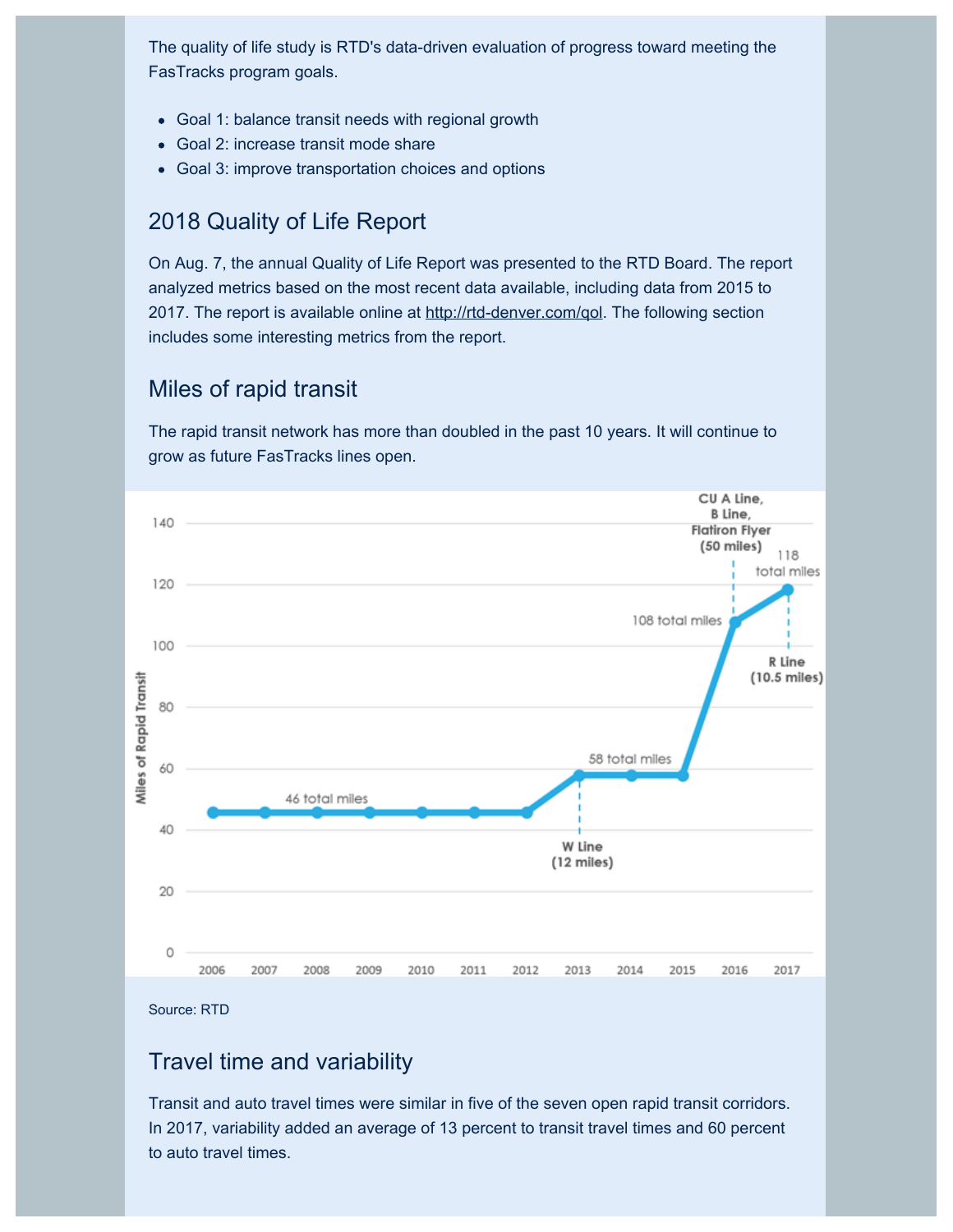

#### Source: RTD, INRIX, Google Maps

Note 1: Variability is the amount of time that must be budgeted in order to ensure that you arrive at your destination on time.

Note 2: Table Mesa and Aurora Metro Center stations were chosen as representative end-of-line stations for the Flatiron Flyer and the R Line.

### Transit boardings at stations

Average weekday boardings have increased at many transit stations. Union Station had over 27,000 boardings in 2017, growing 49 percent since 2011. Daily boardings at the 10th and Osage station, Lincoln station, and Denver Airport station also showed significant growth.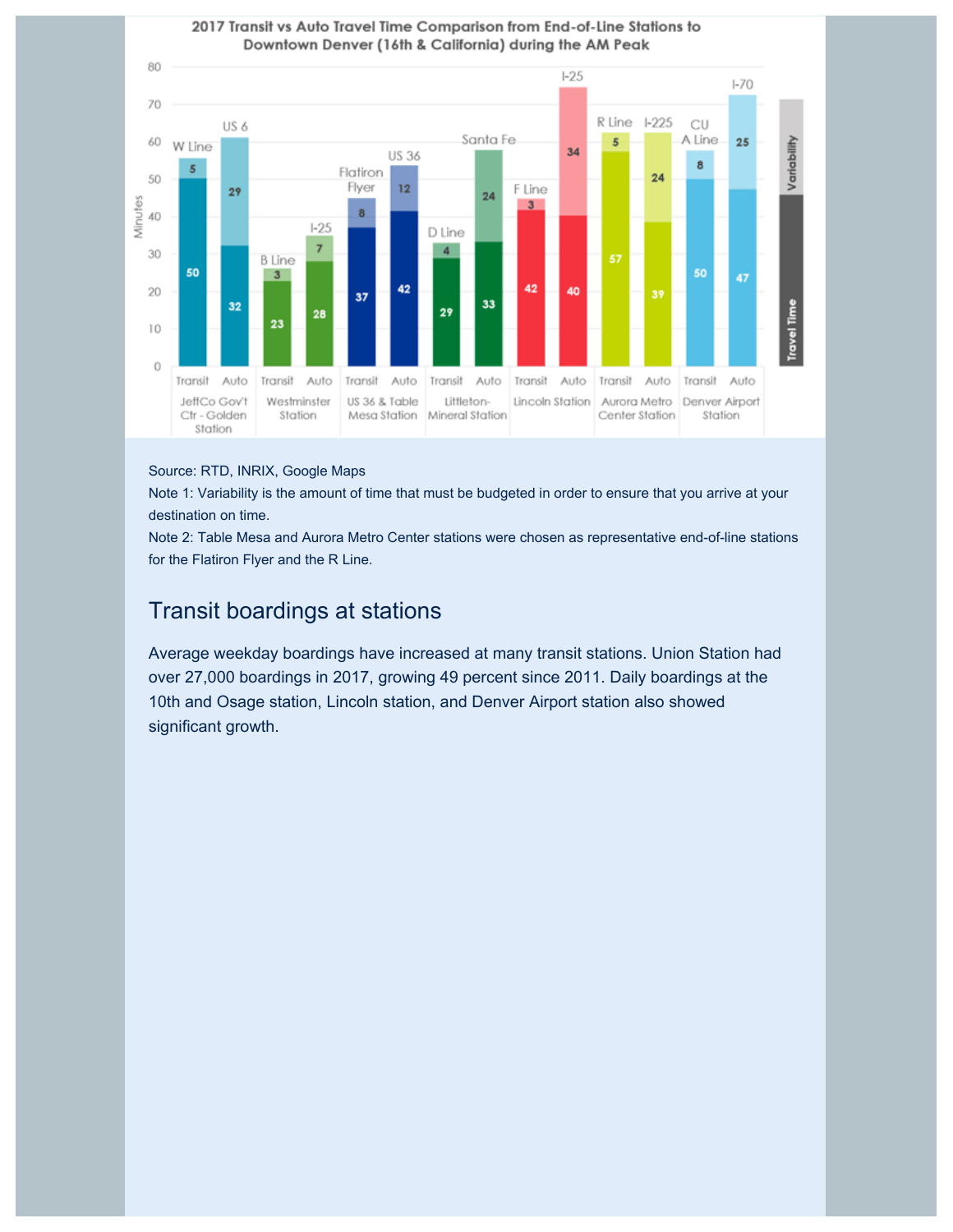

Source: RTD RideCheck Plus

#### Travel to Park-n-Rides

In 2017, 93 percent of Park-n-Ride users were in-district, while 7 percent were out-ofdistrict. The average trip distance was 7.3 miles and the median trip distance was 3.4 miles. About 25 percent of trips were less than 2 miles long and 9 percent of trips were less than 1 mile long.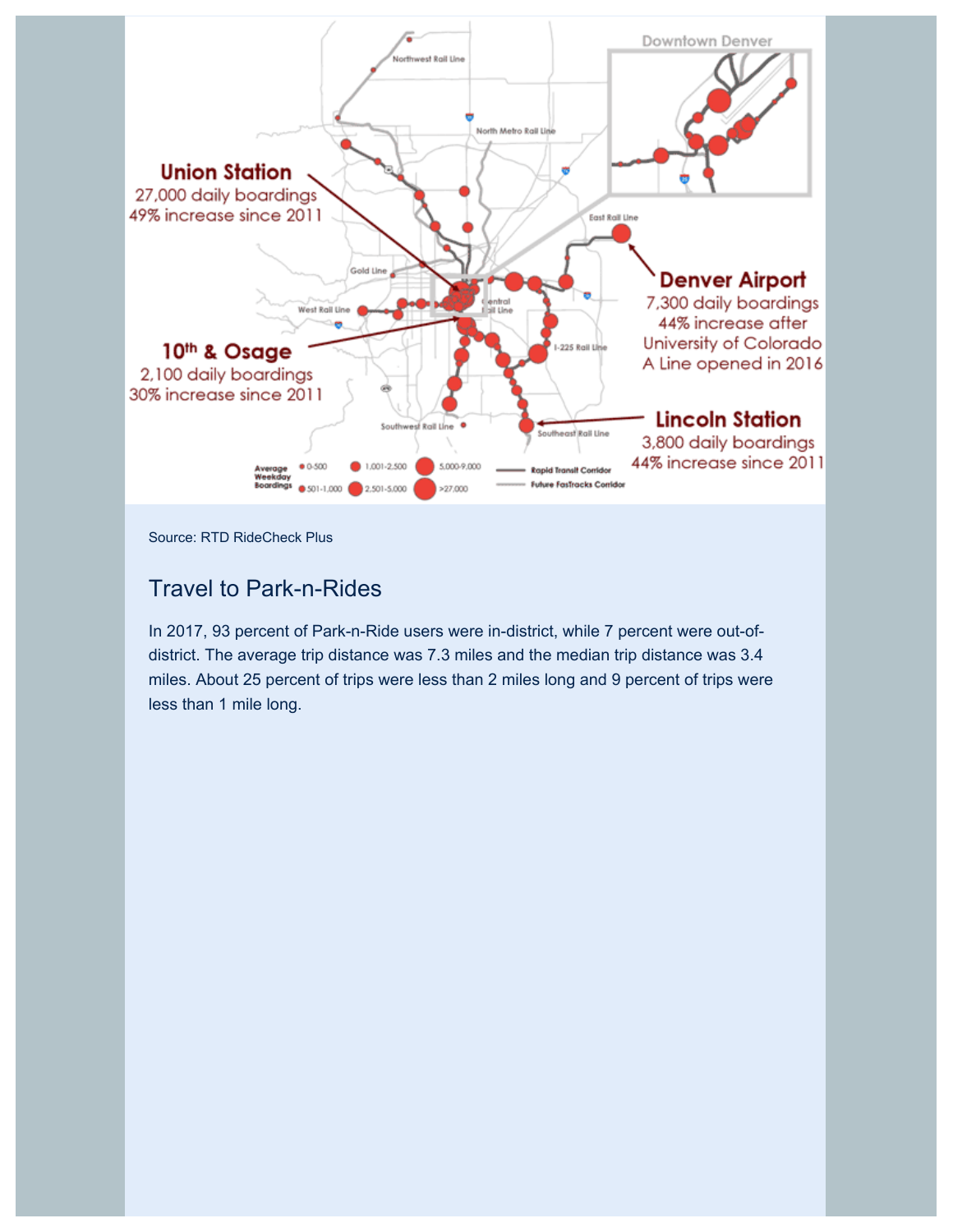

Source: RTD License Plate Survey

### High-frequency transit network

The high-frequency transit service area grew 61 percent, from 50 to 81 square miles, between 2006 and 2017. The high-frequency transit service area includes rail stations (within ½-mile), Flatiron Flyer stations (within ½-mile), and bus stops (within ¼-mile) that are served by a transit route providing four or more trips per hour from 6 a.m. to 6:30 p.m.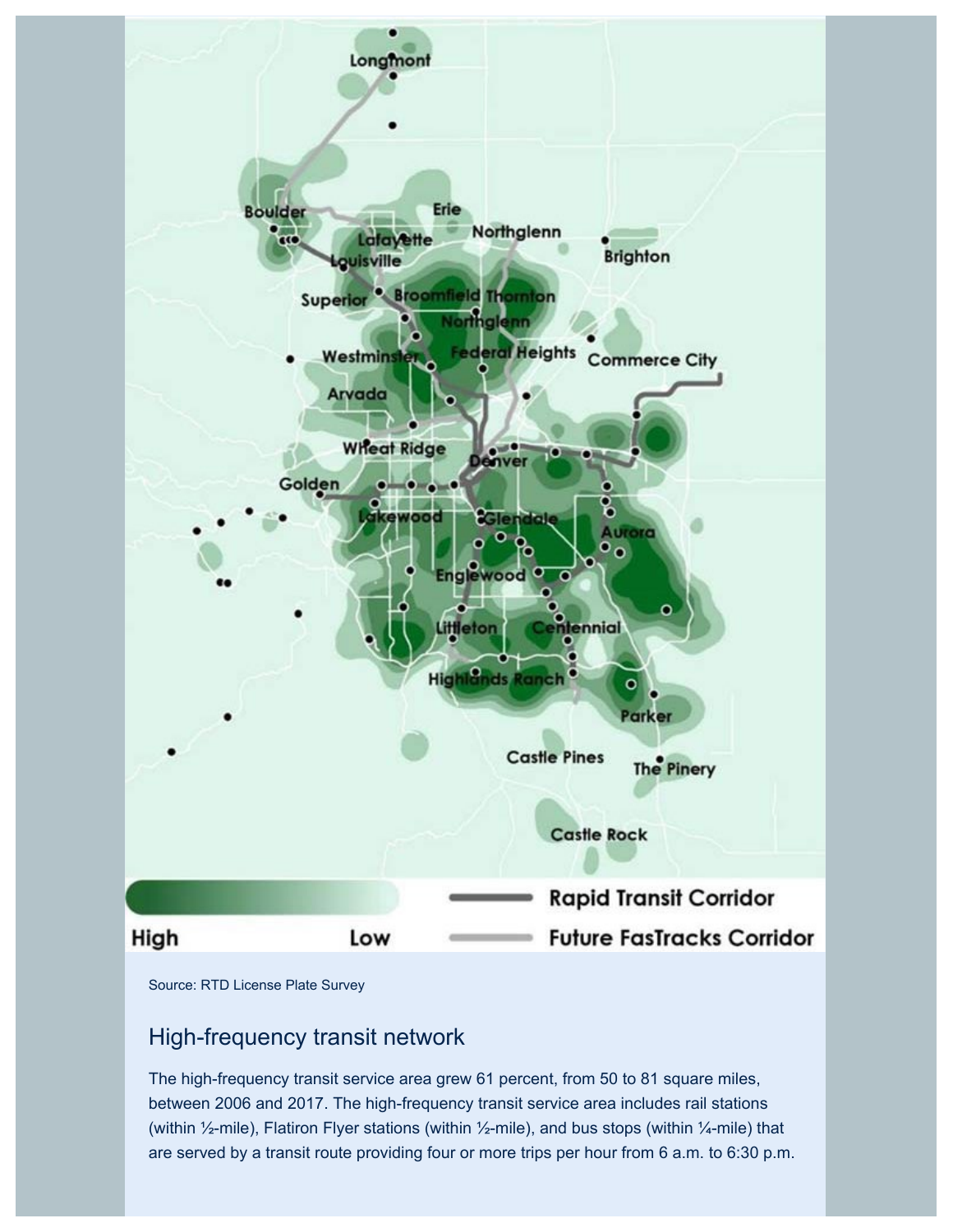

*Article submitted by Greg MacKinnon, transportation operations program manager at*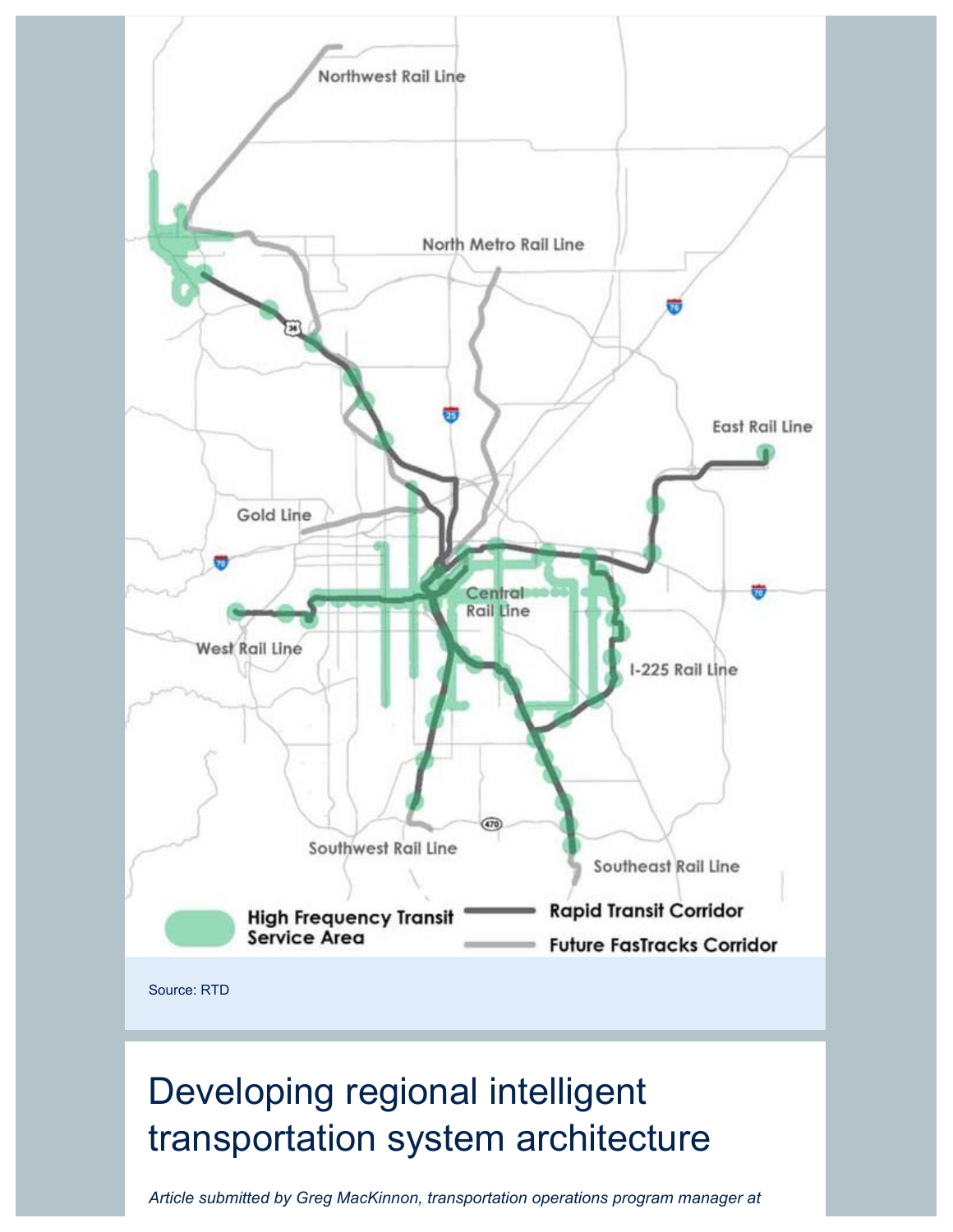*DRCOG. Greg can be reached at 303-480-5633 or [gmackinnon@drcog.org](mailto:gmackinnon@drcog.org).*

Federal regulation [\(Code of Federal Regulations Title 23, Part 940](https://drcog.createsend1.com/t/d-l-nbayd-l-i/)) imposes requirements on the implementation of transportation technology projects funded with highway trust funds. The requirements are twofold. First, a regional intelligent transportation systems (ITS) architecture, based on the [national ITS architecture](https://drcog.createsend1.com/t/d-l-nbayd-l-d/), must be established and maintained. Second, project implementation must be based on a systems engineering analysis, which begins with the regional ITS architecture.

DRCOG, in cooperation with the Denver region's stakeholders, maintains the [DRCOG](https://drcog.createsend1.com/t/d-l-nbayd-l-h/) [regional ITS architecture,](https://drcog.createsend1.com/t/d-l-nbayd-l-h/) a framework for the deployment of an integrated transportation system in the region. The DRCOG regional ITS architecture includes:

- identification of participating agencies and stakeholders and their roles in system implementation and operation
- identification of agreements required for maintenance and operations
- definition of system functional requirements (for example, interface requirements, required information flows and applicable national standards)
- a general project implementation sequence

DRCOG schedules at least one regional ITS architecture update per year.

Transportation technology project sponsors are responsible for applying a systems engineering analysis to the development and implementation of their projects. This begins with the identification of the portions of the regional ITS architecture being implemented. The project description also expresses the related stakeholder roles and responsibilities, system requirements and standards, and general operations and management. Additionally, the project sponsor must analyze alternative system configurations, technology options and procurement options to meet the system requirements.

Please contact [Greg MacKinnon](mailto:gmackinnon@drcog.org?subject=Data%20Consortium%20-%20ITS%20Architecture) (303-480-5633) for regional ITS architecture support during the early stages of project development.

# Active Transportation Plan and new bike and pedestrian map

*Article submitted by Emily Lindsey, transportation planner at DRCOG. Emily can be reached at 303-480-5628 or [elindsey@drcog.org](mailto:elindsey@drcog.org).*

DRCOG staff, alongside the active transportation stakeholder committee, have been developing a draft Active Transportation Plan since late 2017. Informed by stakeholder and public outreach conducted earlier this year and workshops across the region with local government staff, the draft plan includes:

- a vision for a safe, comfortable and connected regional active transportation network
- a toolkit that outlines programs, policies and facilities that support active transportation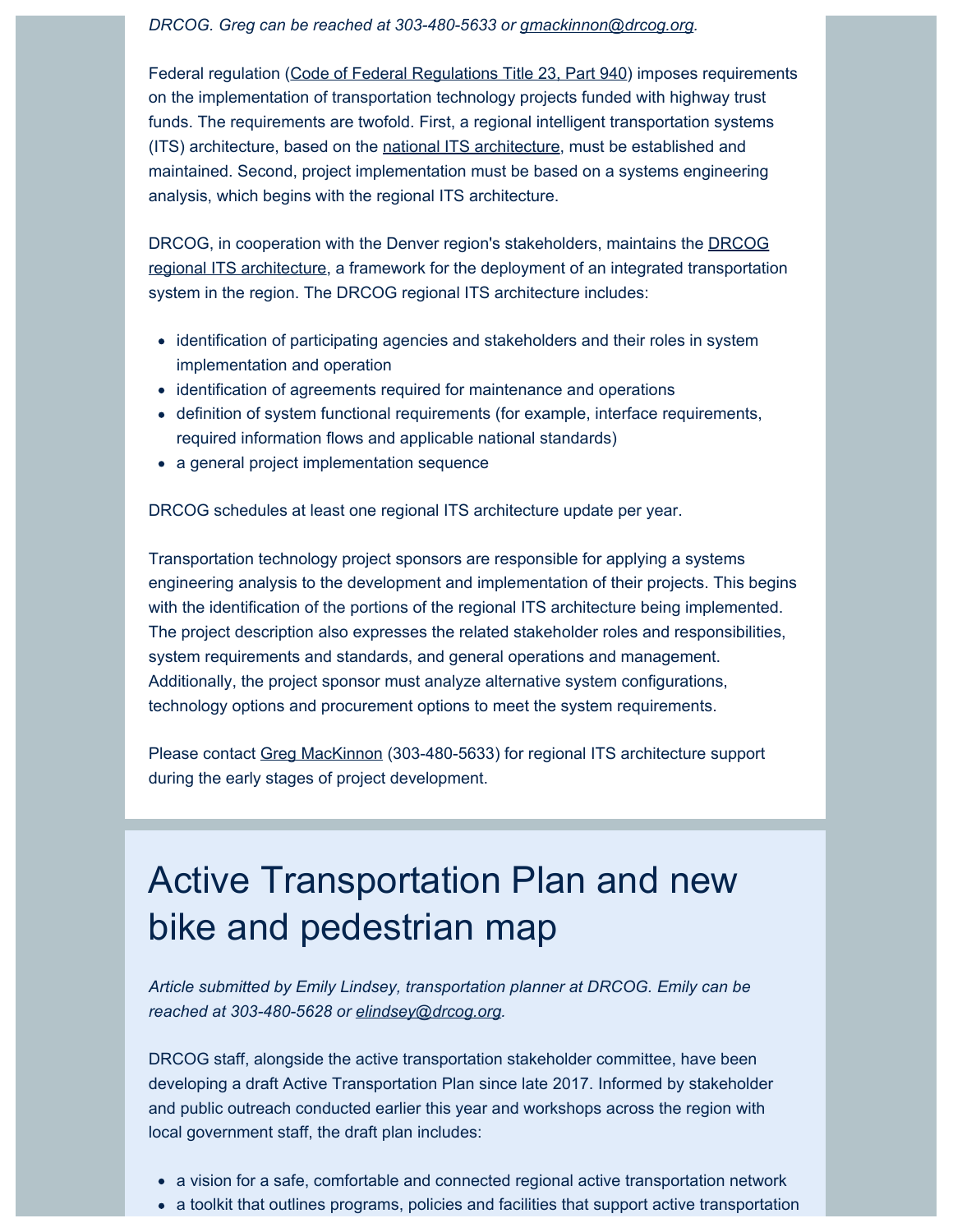- guidance on approaches to implementing active transportation improvements
- profiles of each of the counties within the DRCOG region

Staff anticipates releasing the draft to the public this month with a 30-day comment period.

In conjunction with the development of the forthcoming bicycle and pedestrian crash report (which will also be an appendix to the Active Transportation Plan), DRCOG staff developed a bicycle and pedestrian crash data map. Users can see the locations of bicycle and pedestrian crashes from 2010 through 2015 and filter points by injury level of crash by mode. [View the map](https://drcog.createsend1.com/t/d-l-nbayd-l-k/).



## Using planimetric data to improve the regional housing dataset

*Article submitted by Sydney Provan, GIS intern at DRCOG. Sydney can be reached at [s\\_provan@drcog.org.](mailto:s_provan@drcog.org)*

In 2014, DRCOG created a regional master housing data set. It contains point-level data of all the housing units in DRCOG's boundaries and is updated annually. Users can consult the data set to understand the spatial distribution of housing near transit stops, floodplains, high-risk fire zones and areas where new growth is likely to occur. As valuable as the data set has already proved to be, it is limited because the housing points do not correspond to individual buildings.

The most recent efforts to improve the housing data set have leveraged DRCOG's planimetric data to create a spatial relationship between housing points and the built environment. The planimetric roofprints layer is essential to both identifying and resolving errors where points in the housing data set do not match the corresponding building. The planimetric data has also helped identify other errors that were previously difficult to spot, like demolished structures and changes in manufactured home parks.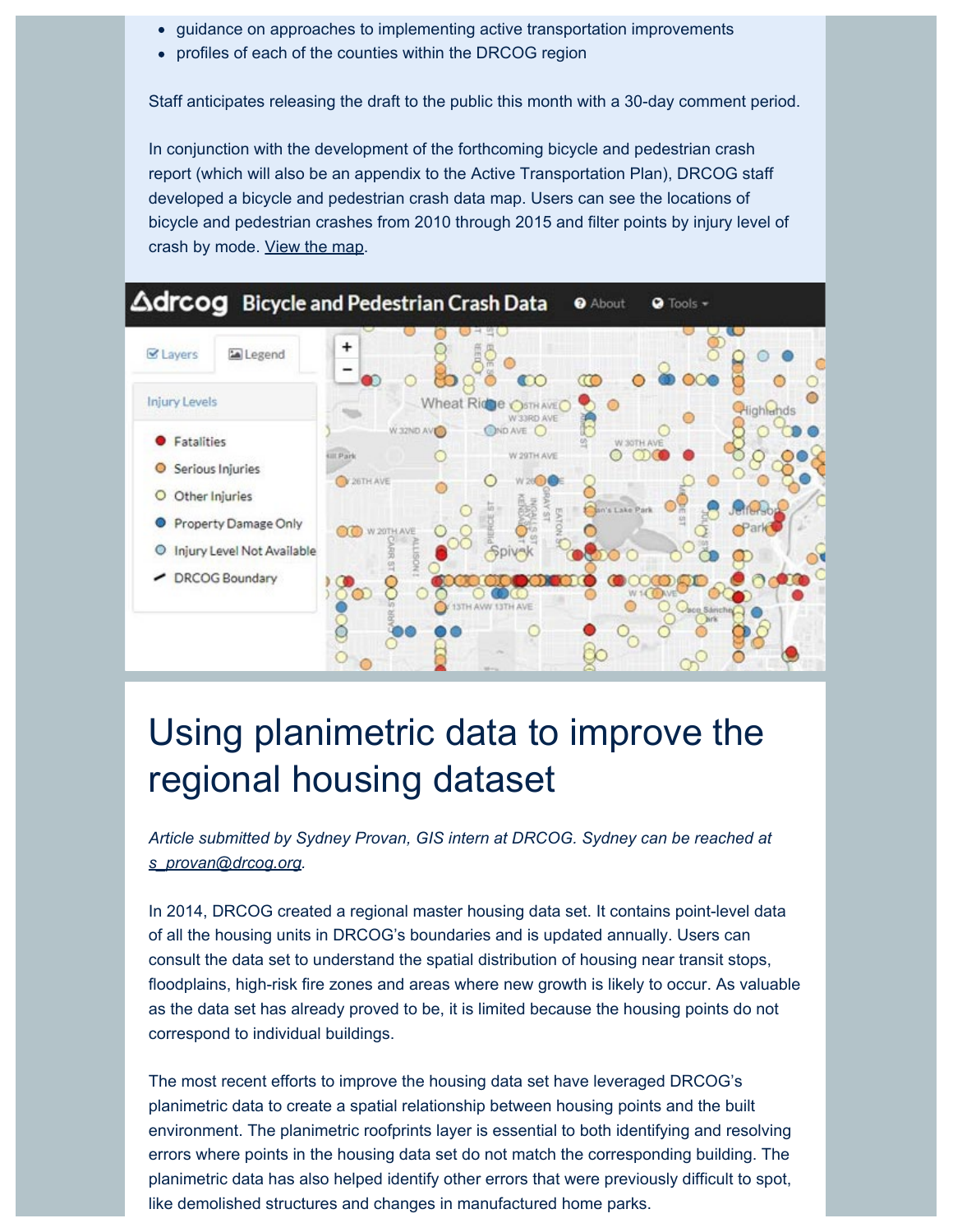Improving the master housing data set to correspond with planimetric data creates opportunities for new use cases. A few examples include analyzing the distribution of housing types, linking average unit square footage to demographic data and creating more accurate models of neighborhood walkability.



# Last chance to join the 2018 planimetric project

*Article submitted by Ashley Summers, GISP, PMP, information systems manager at DRCOG. Ashley can be reached at 303-480-6746 or [asummers@drcog.org](mailto:asummers@drcog.org).*

DRCOG is preparing to update planimetric data in the region using 2018 imagery. This project will start in January and is intended to collect changes from 2016 in [building](https://drcog.createsend1.com/t/d-l-nbayd-l-u/) [roofprints,](https://drcog.createsend1.com/t/d-l-nbayd-l-u/) [edges of pavement](https://drcog.createsend1.com/t/d-l-nbayd-l-o/), [sidewalks](https://drcog.createsend1.com/t/d-l-nbayd-l-m/), [parking lots](https://drcog.createsend1.com/t/d-l-nbayd-l-c/) and [more](https://drcog.createsend1.com/t/d-l-nbayd-l-q/).

To date, 21 partners have expressed their interest in contributing to the program. We are well on our way to funding the update, but we aren't there yet!

If you use the planimetric data frequently and want to ensure that your areas of interest continue to be updated, become a contributing partner.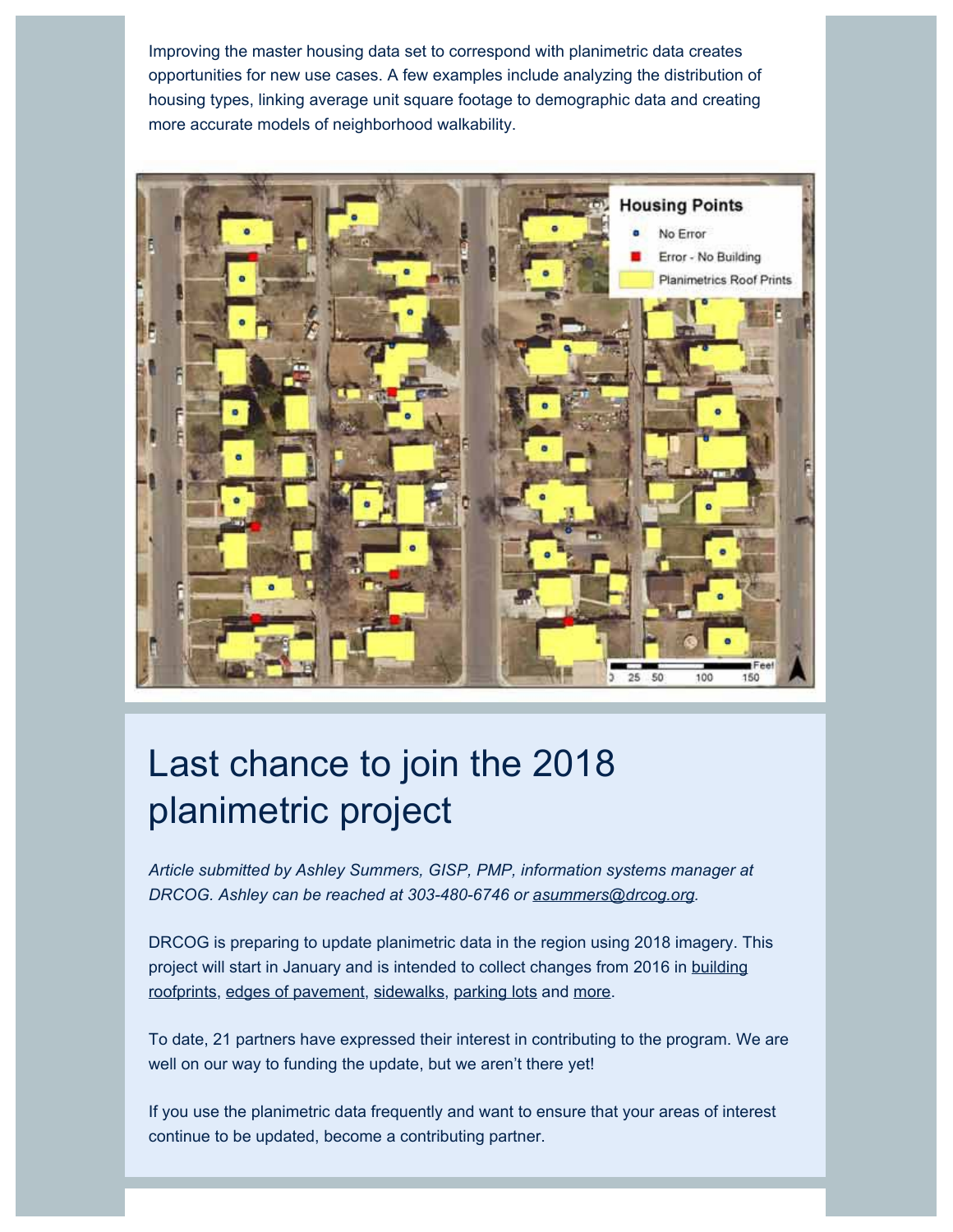# Census Participant Statistical Areas Program

*Article submitted by Ashley Summers, GISP, PMP, information systems manager at DRCOG. Ashley can be reached at 303-480-6746 or [asummers@drcog.org](mailto:asummers@drcog.org).*

The U.S. Census Bureau is gearing up for 2020 by soliciting feedback through programs like the Boundary and Annexation Survey (BAS), Local Update of Census Addresses (LUCA), and the [Participant Statistical Areas Program \(PSAP\).](https://drcog.createsend1.com/t/d-l-nbayd-l-a/) The latter is an initiative to ensure that statistical geographies like tracts and block groups are delineated in a way that best supports future data analysis.

DRCOG will be participating in PSAP on behalf of stakeholders in [our region](https://drcog.createsend1.com/t/d-l-nbayd-l-z/). This means that we will delineate new census geographies as needed or requested by data users. To ensure statistical validity of its products, the U.S. Census Bureau will require us to make changes to geographies that are outside of its recommended thresholds for minimum and maximum households. Beyond that, we are invited to make additional changes that we deem necessary based on our local knowledge of expected development patterns.

Although DRCOG is tasked with coming up with the official "PSAP plan" that gets submitted to the U.S. Census Bureau, we know there are many parties that would like to have a say in the final product. Join us at our upcoming meeting to learn more.

#### **[DRCOG PSAP meeting](https://drcog.createsend1.com/t/d-l-nbayd-l-v/)**

Tuesday, Oct. 16 2 to 4 p.m.

Denver Regional Council of Governments 1001 17th St. Denver, CO 80202 Aspen conference room (first floor)

#### [Visitor's map](https://drcog.createsend1.com/t/d-l-nbayd-l-e/)

**Can't attend in person? Join us remotely:**

Registration URL: [https://attendee.gotowebinar.com/register/89861280214321153](https://drcog.createsend1.com/t/d-l-nbayd-l-s/) Webinar ID: 926-091-099 Access Code: 954-451-473

## New smart data analytics challenge: Addressing Colorado's Critical Issues

The Governor's Office of Information Technology is pleased to announce a new smart data analytics challenge – Addressing Colorado's Critical Issues – and invites data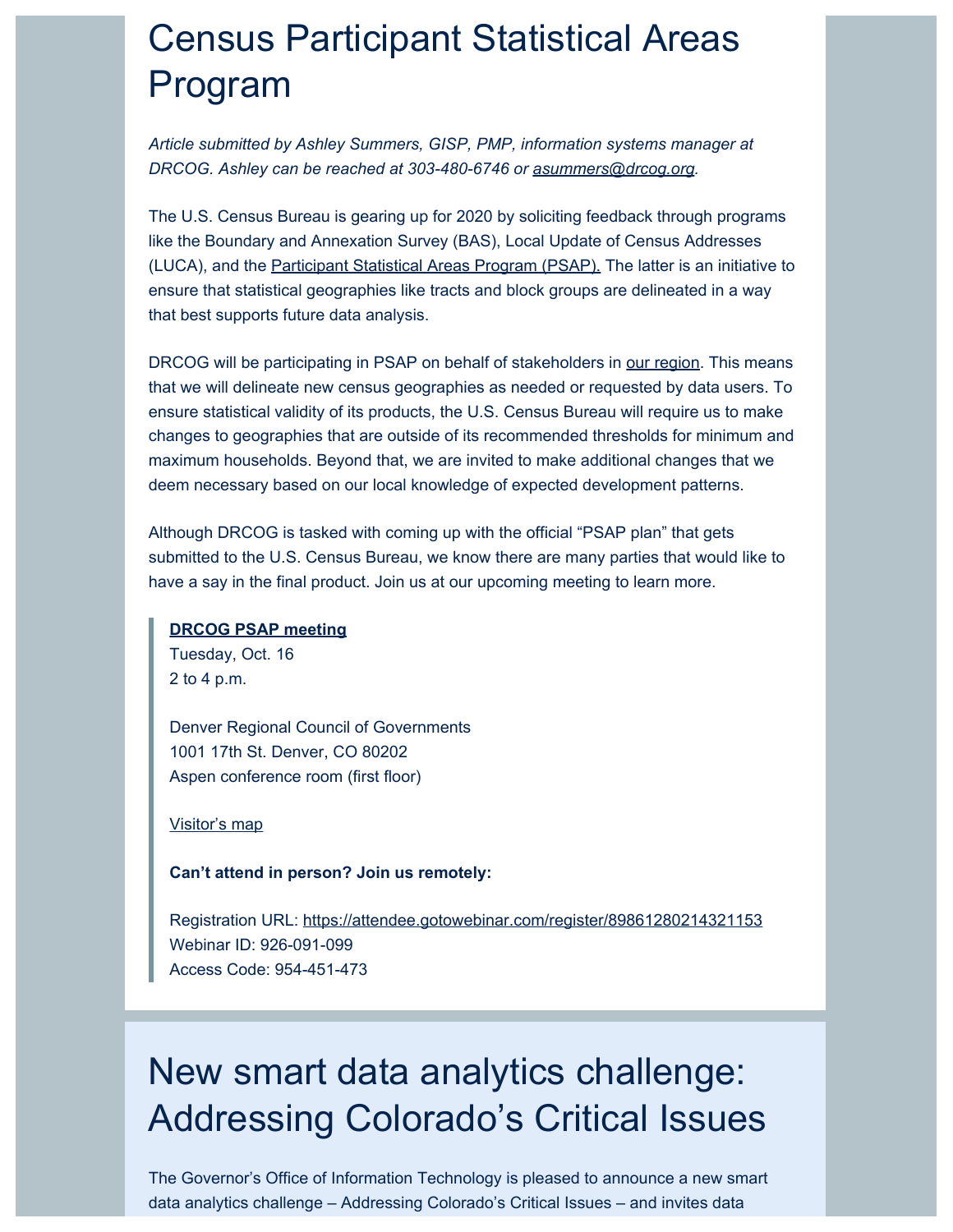#### analysts from government, nonprofit and private industry to participate!

Participants in the challenge will leverage relevant public data sets to understand and develop analysis-based insights leading to solutions to three critical topics in Colorado: the opioid crisis, water supply and smart cities.

This six-week challenge will begin with a challenge kick-off event on Nov. 8, from 3:30 to 6:30 p.m. at the EXDO Event Center in Denver. The event will provide an opportunity to meet with agency personnel to define and refine analysis questions that will be most valuable to the state in addressing the topics.

Participating teams must include data analysts or scientists (students in the field are welcome) with relevant educational background and professional experience working with data and analysis in government, nonprofit or private industry. Ideally, teams will also include members familiar with the issues related to the topic areas and how data can inform solutions to those issues.

#### **Timeline**

Kick-off: Nov. 8, 3:30 to 6:30 p.m. Data checkpoint: week of Nov. 15 Submissions due: Dec. 6 Final awards: Dec. 14

**[Register here](https://drcog.createsend1.com/t/d-l-nbayd-l-g/)**

### Engage with us

- The new version of our Regional Data Catalog launched in January. We invite you to visit the site and give us some feedback in this [brief survey](https://drcog.createsend1.com/t/d-l-nbayd-l-w/).
- This quarterly newsletter reaches more than 300 people, has a higher-than-average open rate, and is written by professionals like you. It's the perfect place to show off your projects, highlight your great work and contribute ideas to the GIS community in the Denver region. Newsletter release dates are Jan. 15, April 15, July 15 and Oct. 15 (or the next business day afterward). Please contact Ashley Summers at 303-480 6746 or [asummers@drcog.org](mailto:asummers@drcog.org) to contribute.
- Did you miss a newsletter or a meeting? [Visit our website](https://drcog.createsend1.com/t/d-l-nbayd-l-yd/) for past newsletter issues and DRDC meeting materials.